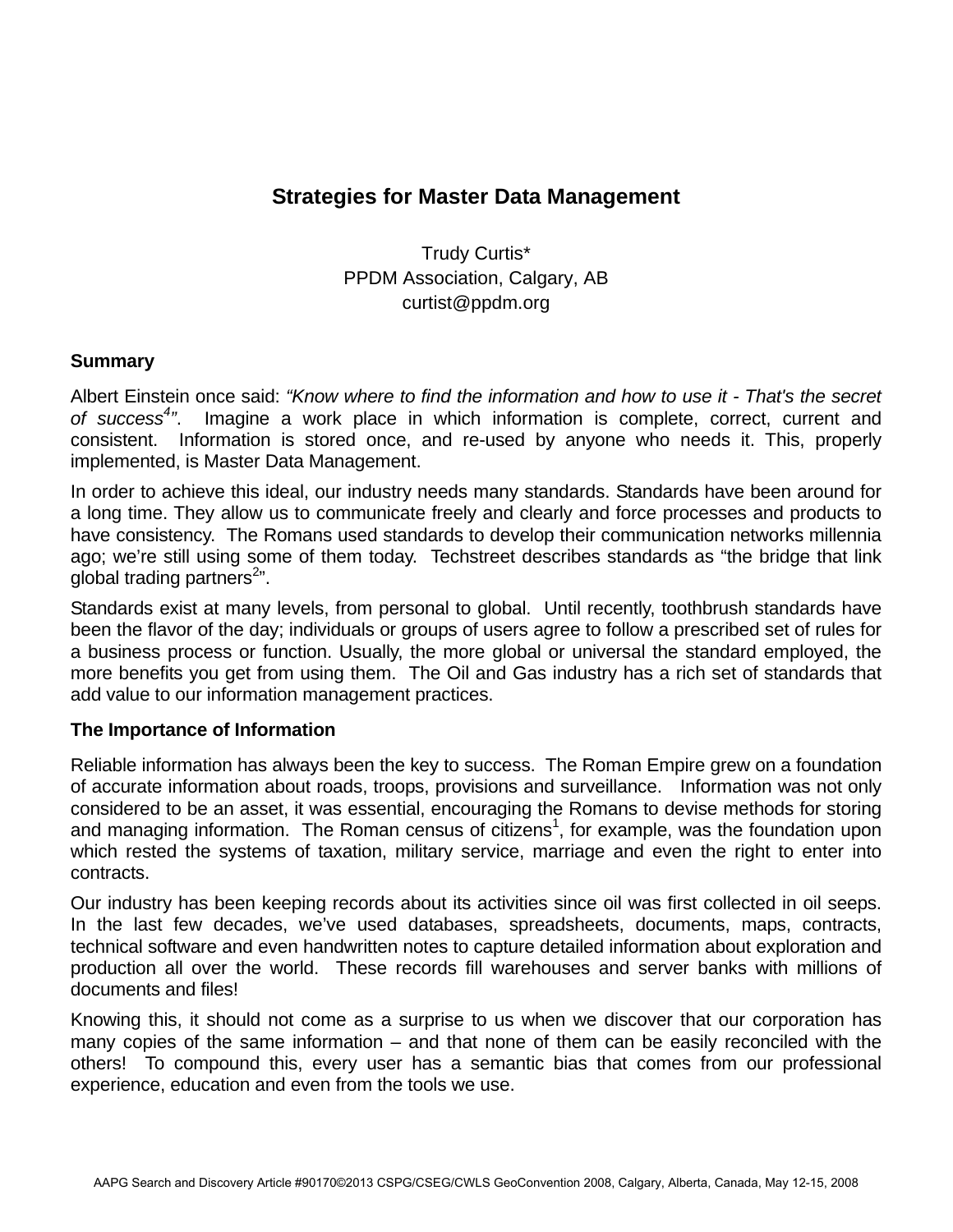## **The Value of Standards**

In the Oil and Gas Industry, standards have historically been created on an individual or departmental basis. Some of these standards govern how data is captured and managed. Low level standards, such as departmental procedure manuals and vendor specific data stores, work well for local integration, but typically don't position companies well for growth or integration.

Information is a corporate asset. To many companies, this has been a revelation. In its own way, it's as essential to the operations of an oil and gas company as tangible things like a well or a processing facility. Just as a well or facility has a cradle to grave life cycle, information assets have similar life cycles. Information is created, managed and then destroyed. During that time, information should be consistently and reliably available to whatever application or user needs it.

As we strive to integrate our departments and divisions corporately, and position ourselves to exchange information freely within our industry, we must continue to drive our standards creation and adoption to an increasingly higher level. Techstreet, a company that disseminates standards across many industries, describes standards as "the bridges that connect global trading partners<sup>2</sup>".

As corporations globalize, more and more companies find that standards are useful and helpful, particularly when building systems for Business Intelligence. International standards, such as the data management standards created by the PPDM Association<sup>3</sup>, provide strong benefits to the entire industry. As we move towards fully integrated Master Data Management systems, our use of standards will inevitably increase. We need global standards for data management, data storage systems, best practices, data content and more.

#### **Master Data Management**

Albert Einstein said: *"Know where to find the information and how to use it - That's the secret of success4 "*. Imagine a work place in which everyone has agreed how information is named, described and defined. We know who creates each kind of information, who is responsible for validating it, how it may change or evolve over time, who needs access to it, where it is, and how to get at it. Each kind of information is stored once and used when it's needed. If errors are found and corrected, everyone has immediate access to the corrected version. The source of each kind of information is known, and business rules have been created that govern how it's to be managed throughout its life cycle. That would indeed be a recipe for success!

Sounds like a substantial improvement over life in the 1990's, and it is. But getting there is a lot of work - it's complicated and it takes time and money. Simply put, this is a description of Master Data Management (MDM). A true MDM system is composed of many elements. MDM systems take many forms, but all are used to bind many systems together into functional units that allow information to flow freely to wherever it's needed. There are many ways to build a Master Data Management strategy; each is strongly dependent on standards for success.

Knowledge management systems (such as MDM systems) are dependent on clearly defined names, definitions and procedural standards and methodologies. These are often called Architectural or Design Principles. These principles should be publicly laid out for review and consumption by all business and IT project teams.

Information standards and their accompanying documents need to be easily understood by users and developers, with correct semantics across all functional oil & gas disciplines. These definitions should be provided for all services and must be created consultatively so they reflect the consensus of all stakeholders.